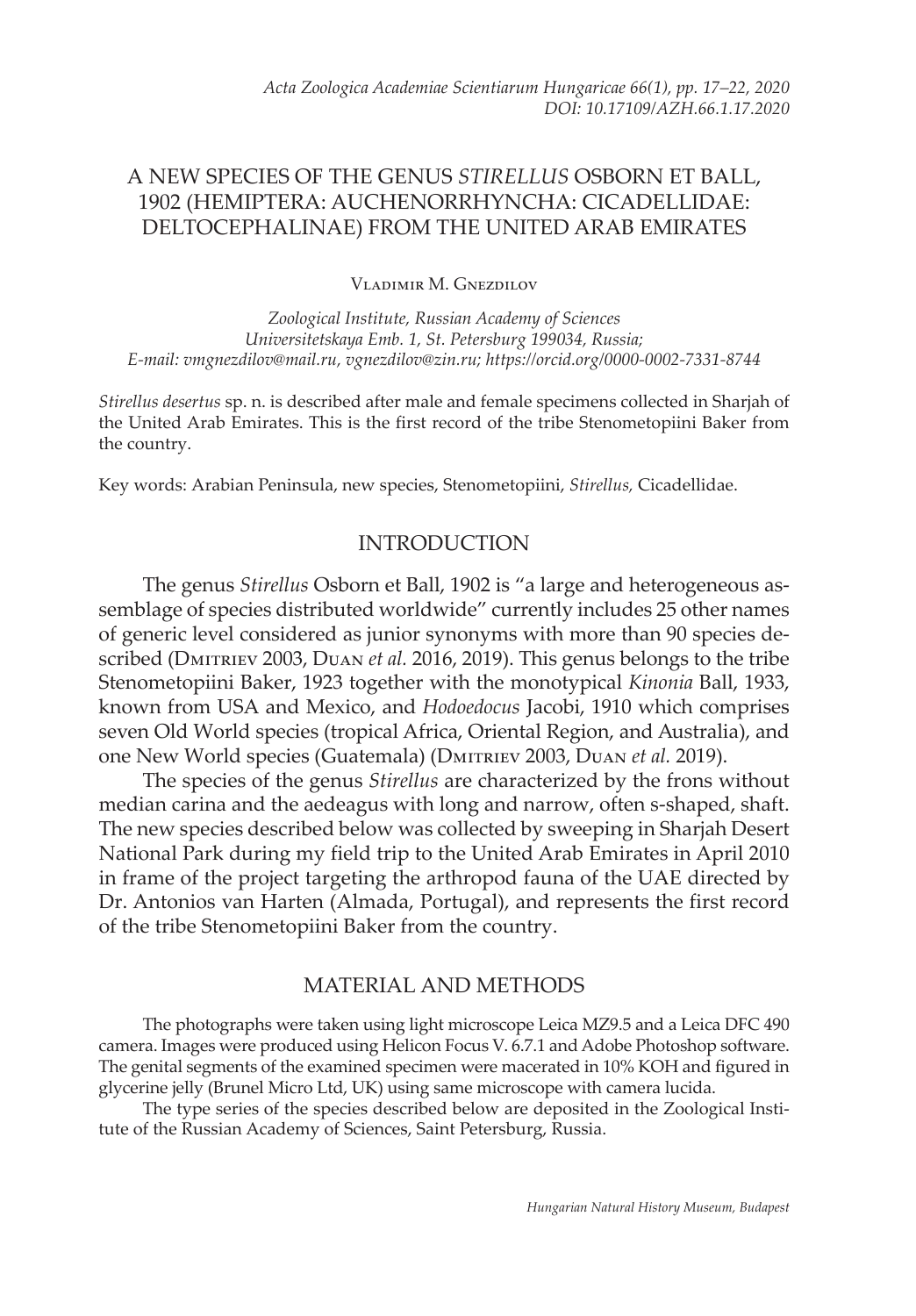#### **TAXONOMY**

Cicadellidae Latreille, 1802 Deltocephalinae Dallas, 1870 Stenometopiini Baker, 1923 Genus *Stirellus* Osborn et Ball, 1902: 250. Type species: *Athysanus bicolor* Van Duzee, 1892.

*Diagnosis* (after Zahniser & Dietrich 2013, Duan *et al.* 2016, 2019, modified). Vertex with anterior margin rounded or elongately produced. Frons without median carina. Forewings variably developed, usually with three anteapical cells, with inner one basally opened; membrane reduced; veins not raised. Male pygofer sloping caudoventrally, with macrosetae reduced in number or absent, often with a lateral tooth on each lobe. Male anal tube long. Genital valve large, triangular-shaped. Connective Y-shaped or H-shaped. Aedeagus with long and narrow, often S-shaped, single shaft and single gonopore. Ovipositor protruding far beyond the pygofer apex.

# **Stirellus desertus** sp. n. (Figs 1–16)

*Type material.* Holotype, male, United Arab Emirates, Sharjah Desert Park, N 25°16.859´ E 55°41.422´, 10.IV.2010, V.M. Gnezdilov leg. Paratype, female, United Arab Emirates, Sharjah Desert Park, N 25°16.859´ E 55°41.422´, 10.IV.2010, V. M. Gnezdilov leg.

Description. Structure. Vertex triangularly elongate, with tiny median groove, nearly twice as long as wide between the eyes, with rounded apex (in dorsal view) (Figs 1, 3). Frons and vertex joint at acute angle (in lateral view) (Figs 2, 4). Rostrum short, apical segment



**Figs 1–4.** *Stirellus desertus* sp. n.: 1 = male, holotype, dorsal view, 2 = same, lateral view, 3 = female, paratype, dorsal view, 4 = same, lateral view. Male 3.0 mm, female 5.0 mm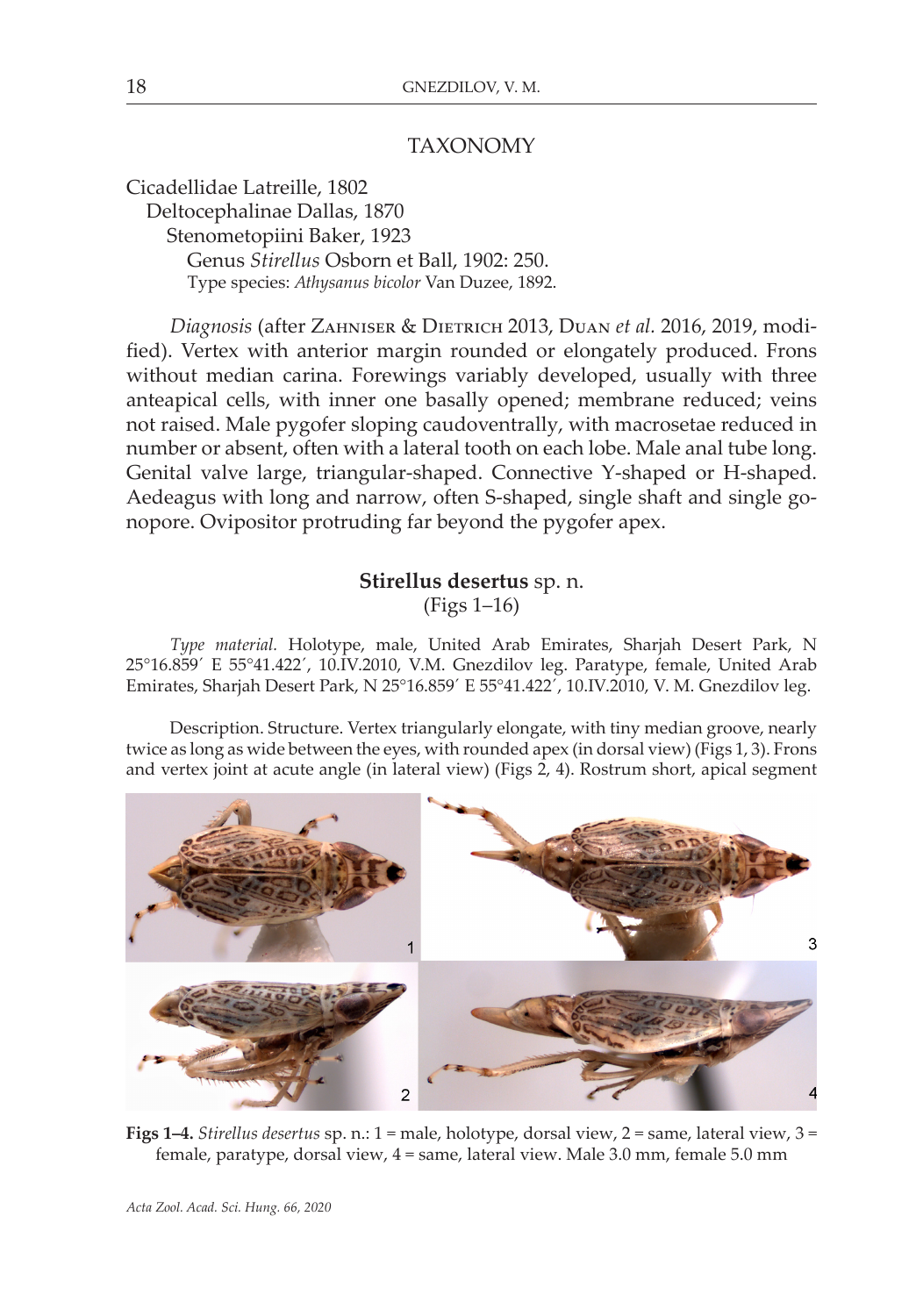cylindrical. Pronotum half as long as vertex at midline. Mesonotum slightly shorter than pronotum, with transverse groove. Forewings reaching hind margin of 7th tergite, with clavus 3/4 as long as whole wing. Forewings with reduced membrane, venation smooth. Hind wings not visible, apparently rudimentary. Hind femora with  $2 + 1 + 1$  apical spines.



**Figs 5–14.** *Stirellus desertus* sp. n., holotype, male genitalia: 5 = aedeagus, lateral view, 6 = aedeagus and connective, dorsal view, 7 = genital block without aedeagus and styles, lateral view, 8 = genital valve, subgenital plate, and style, dorsal view, 9 = tooth of the lobe covering style on subgenital plate, dorsal view, 10 = genital valve, subgenital plates, and styles, ventral view, 11 = style, dorsal view, 12 = anal tube, dorsal view, 13 = anal tube, lateral view, 14 = right lobe of pygofer, dorsal view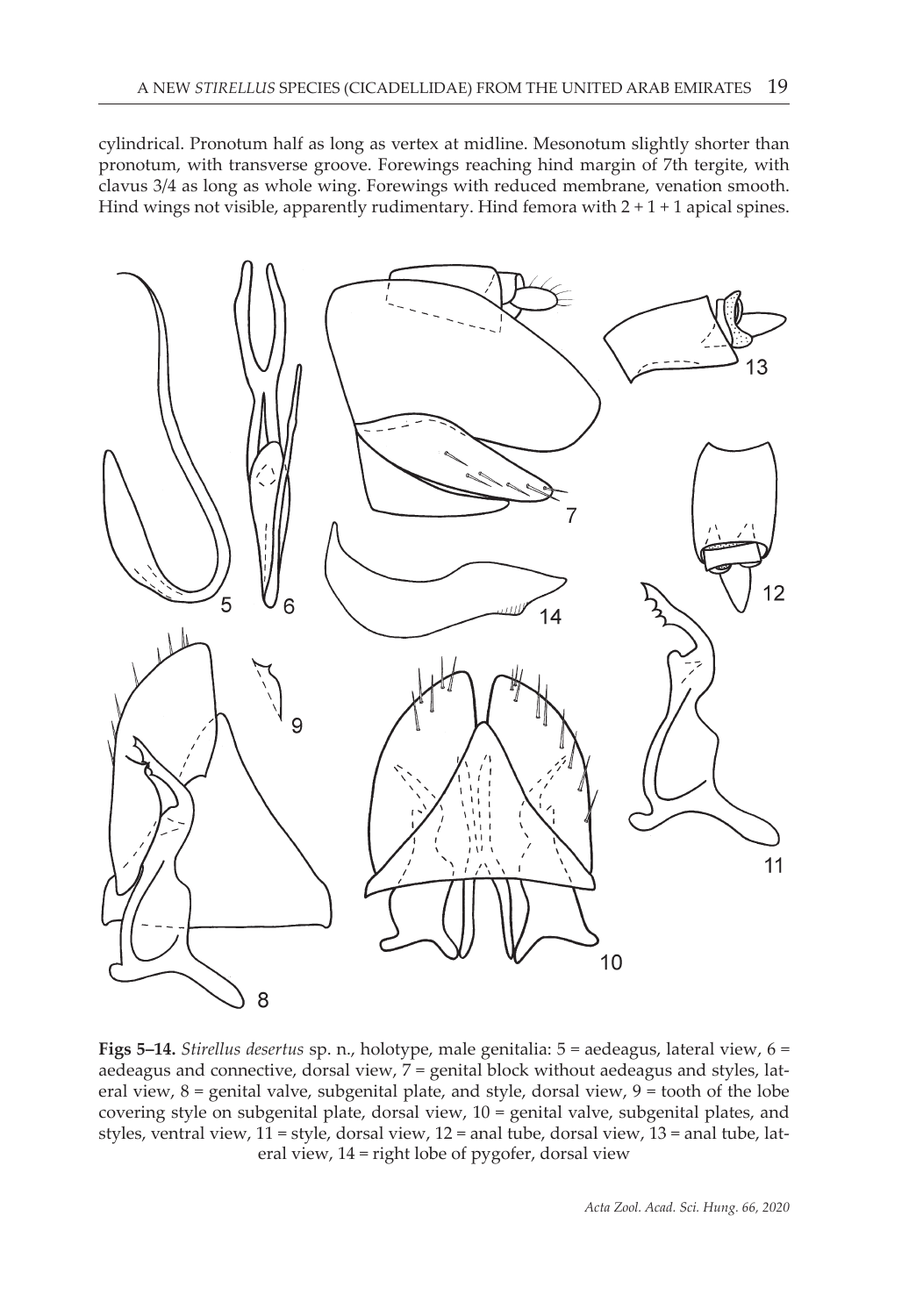Colouration. General colouration light yellow whitish (Figs 1–4). Frons darkened, except below its upper margin, with transverse yellow stripes besides of median line. Gena with wide brown cross band below the eye. Vertex with three pairs of large brown to dark brown comma-shaped spots – apical spots fused below apex of vertex and two pairs of spots behind are separated medially; median line dark brown between the spots (Figs 1, 3). Rostrum dark brown apically. Pronotum with light brown an-



**Figs 15–16.** *Stirellus desertus* sp. n., paratype, female genitalia: 15 = ovipositor, lateral view, 16 = sternum VII, ventral view

terior margin, with 10  $(3 + 2 + 2 + 3)$  brown to dark brown spots along the margin, and with transverse light brown stripe along posterior margin. Mesonotum with transverse dark brown stripe below the groove separating scutellum and with two brown spots below anterior margin. Fore wings with cells margined by brown stripes inside. Thorax from below and coxae anteriorly dark brown. Tibiae with dark brown dots at the bases of macrosetae. Inner margins of hind femora dark brown in a female. Apices of tarsomeres and claws from brown to dark brown. Abdominal sternites dark brown laterally. Laterotergites III dark brown almost completely. Laterotergites IV–VII partly dark brown and yellowish. Female abdominal tergites with dark brown median stripe. Female pygofer with elongate brown stripe laterally and with dark brown spot subapically on each side (Figs 4, 15).

Male genitalia (Figs 5–14). Anal tube elongately cylindrical (Figs 12, 13). Pygofer lobe with caudal margin at obtuse angle (Fig. 7), without lateral tooth, but with a subapical swelling visible only in dorsal view (Fig. 14). Subgenital plates as long as pygofer lobes in lateral view, with macrosetae on lateral margines and with a tooth on the inner lobe covering style (Figs 8–10). Genital valve large, triangular-shaped (Figs 8, 10). Connective with a stem as long as the arms (Fig. 6). Style with four subapical teeth (Fig. 11). Aedeagus with long S-shaped shaft, twice as long as aedeagal basement (in lateral view) (Fig. 5).

Female genitalia (Figs 15, 16). Ovipositor protruding far beyond the pygofer apex (Fig. 15). Hind margin of sternum VII deeply concave medially (Fig. 16).

Total length. Male – 3.0 mm. Female – 5.0 mm.

Etymology. The species name refers to the type of biotope where it was collected – sand desert.

#### DISCUSSION

According to elongate, triangular-shaped vertex the new species described above is close to *Stirellus capitatus* (Distant, 1918), known from the Oriental Region (Duan *et al.* 2016), *S. mitis* (Kirkaldy, 1906), distributed in Austral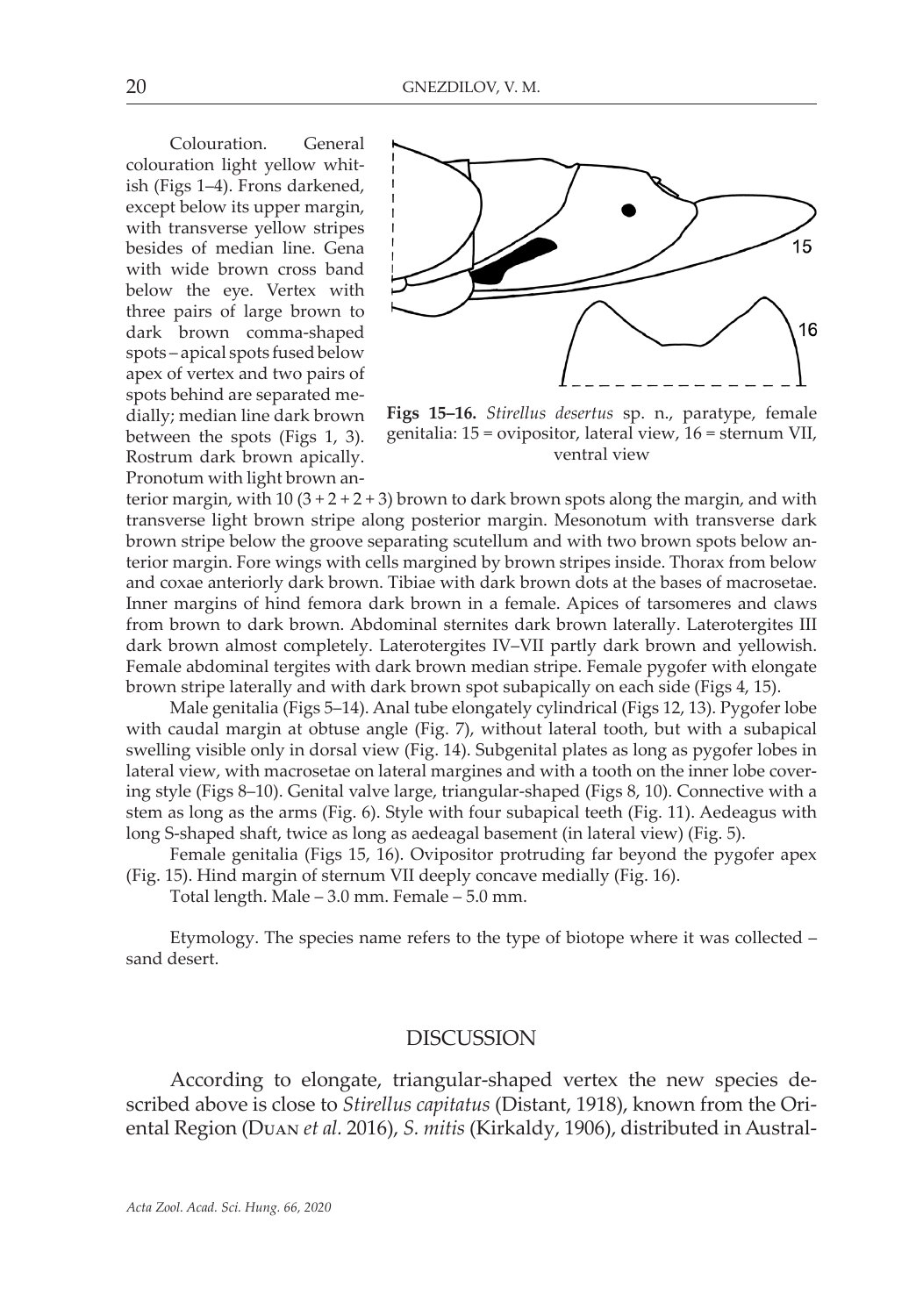ian Region, *S. atropunctus* (Gillette, 1898) and *S. fasciatus* (Ball et Beamer, 1940) from the Nearctics, and to *S. acuticeps* (Ribaut, 1948) and *S. pallifrons* (Horváth, 1897), both known from the Western Palaearctic Region (GILLETTE 1898, Horváth 1897, Ball & Beamer 1940, DeLong 1948, Oman 1949, Ribaut 1948, Evans 1966, Nast 1972, Emeljanov *et al.* 2002). However, the new species is well distinguished by the coloration of the head and forewings – brown to dark brown comma-shaped spots on the vertex (Figs 1, 3) and forewings with cells margined by brown stripes inside (Figs 1–4). Other mentioned species are monotonously yellow greenish from above, except, *S. mitis*, *S. atropunctus*, and *S. fasciatus* having dark spots or stripes on vertex. *S. fasciatus* differs from *S. desertus* sp. n., as well as from *S. mitis* and *S. atropunctus*, by shorter vertex which is just "slightly longer at middle than width between eyes" (BALL & BEAMER 1940). S. *mitis* is distinguished by brown apex of vertex, with two regular brown cross bands behind (Evans 1966, fig. 35, G 1), while *S. atropunctus* is characterized by light yellow vertex with a black spot at apex (GILLETTE 1898).

The species figured by DeLong (1948) as *S. atropunctus* differs from original description given by GILLETTE (1898), based on two females, by the presence of four dark spots on vertex widely separated in the middle (DeLong 1948, fig. 210) which were not mentioned by Gillette when he wrote about *S. atropunctus*'s vertex "…light yellow shaded with brown towards the apex, paler between the eyes, median stripe and two cross bars whitish, median dark line obsolete except at the base..." (GILLETTE 1898, p. 28). Apparently DeLong (1948) published the drawing of the head of another species from Illinois different from *S. atropunctus* Gillette described from Colorado in USA. Also Oman (1949) characterizing the genus *Gillettiella* Osborn, 1930 (junior synonym of *Stirellus*) mistakenly mentioned rounded anterior margin of vertex for all species including *S. atropunctus* even GILLETTE (1898) and BALL and Beamer (1940) noticed vertex strongly produced and acute for this species.

The tribe Stenometopiini Baker was known from Arabian Peninsula after the record of *Stirellus instabilis* (Ribaut, 1948) from Saudi Arabia by Dlabola (1979), but it is first record of the tribe from the United Arab Emirates, the cicadellid fauna of which is still in its initial stage of discovering (GNEZDILOV 2019).

**\***

Acknowledgements – I am glad to thank Dr. Antonios van Harten (Almada, Portugal) for providing my field work in the UAE and Dr. Michael R. Wilson (Cardiff, UK) for his company in the field, Dr. Dmitry A. Dmitriev (Champaign, Illinois, USA) for his help with literature, Dr. Christopher H. Dietrich (Champaign, Illinois, USA) for discussion of the taxonomic position of the species described, and the anonymus reviewers for their valuable suggestions for improvement of the manuscript.

The study was performed in the framework of the Russian State Research project № АААА-А19-119020690101-6.